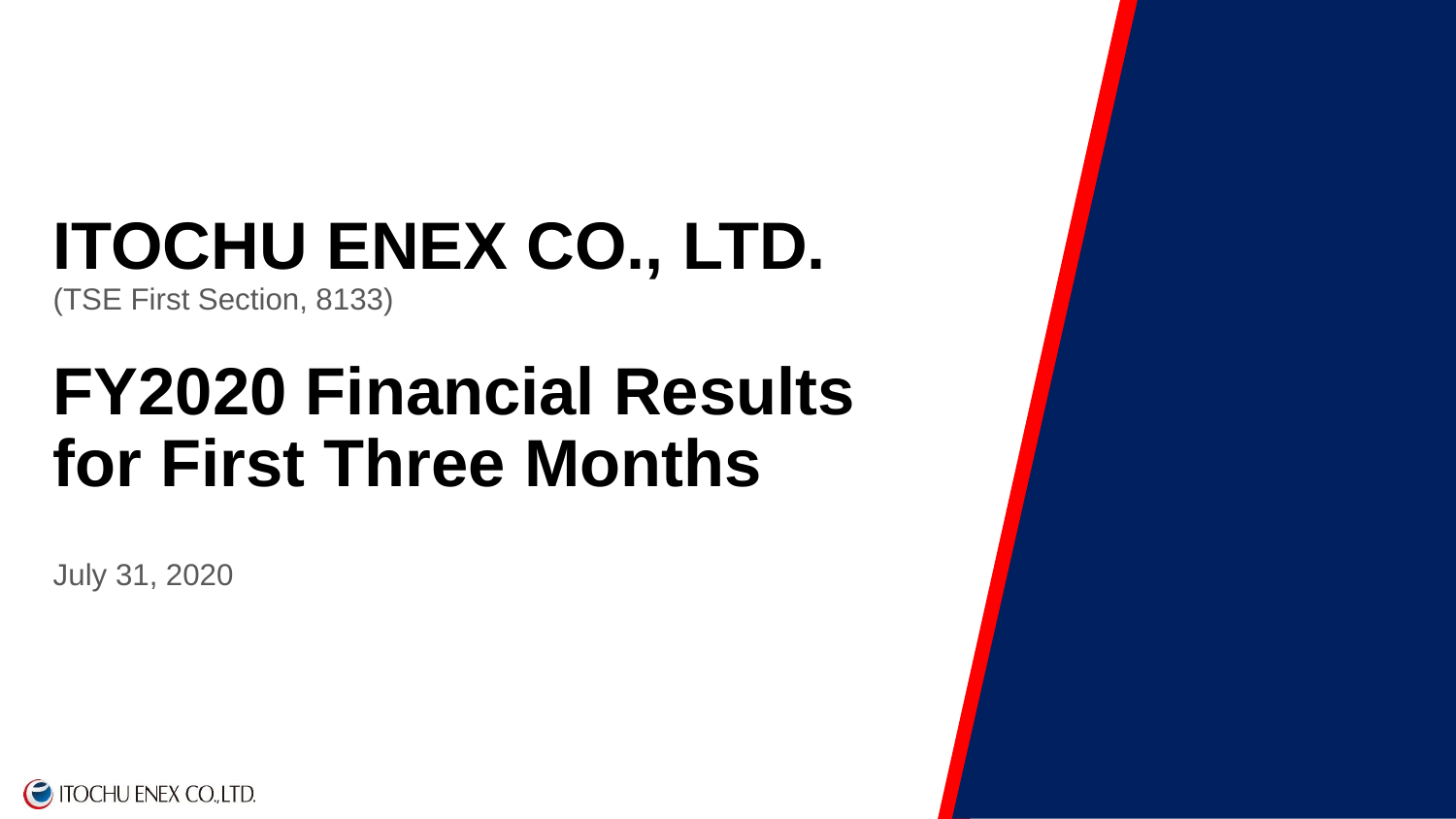

### Note

We pay close attention to the content of the material, but the Company and information providers will not be liable for any damage caused by errors in the information posted or damage suffered based on the information posted in this material.

The current plans and strategies of the Company posted in this material are forecasts prepared by the Company based on information currently available, and these future forecasts include risks and uncertainties. Accordingly, the actual results may differ materially from the forecasts posted. Please note that the Company does not guarantee the certainty of these forecasts.

・Unless otherwise noted, all the numerical values in this material are based on the International Financial Reporting Standards (IFRS).

・In this material, the notation has been replaced as follows. "Profit from operating activities"  $\Rightarrow$  "Operating profit" "Net profit attributable to Itochu Enex's shareholders"  $\Rightarrow$  "Net profit"

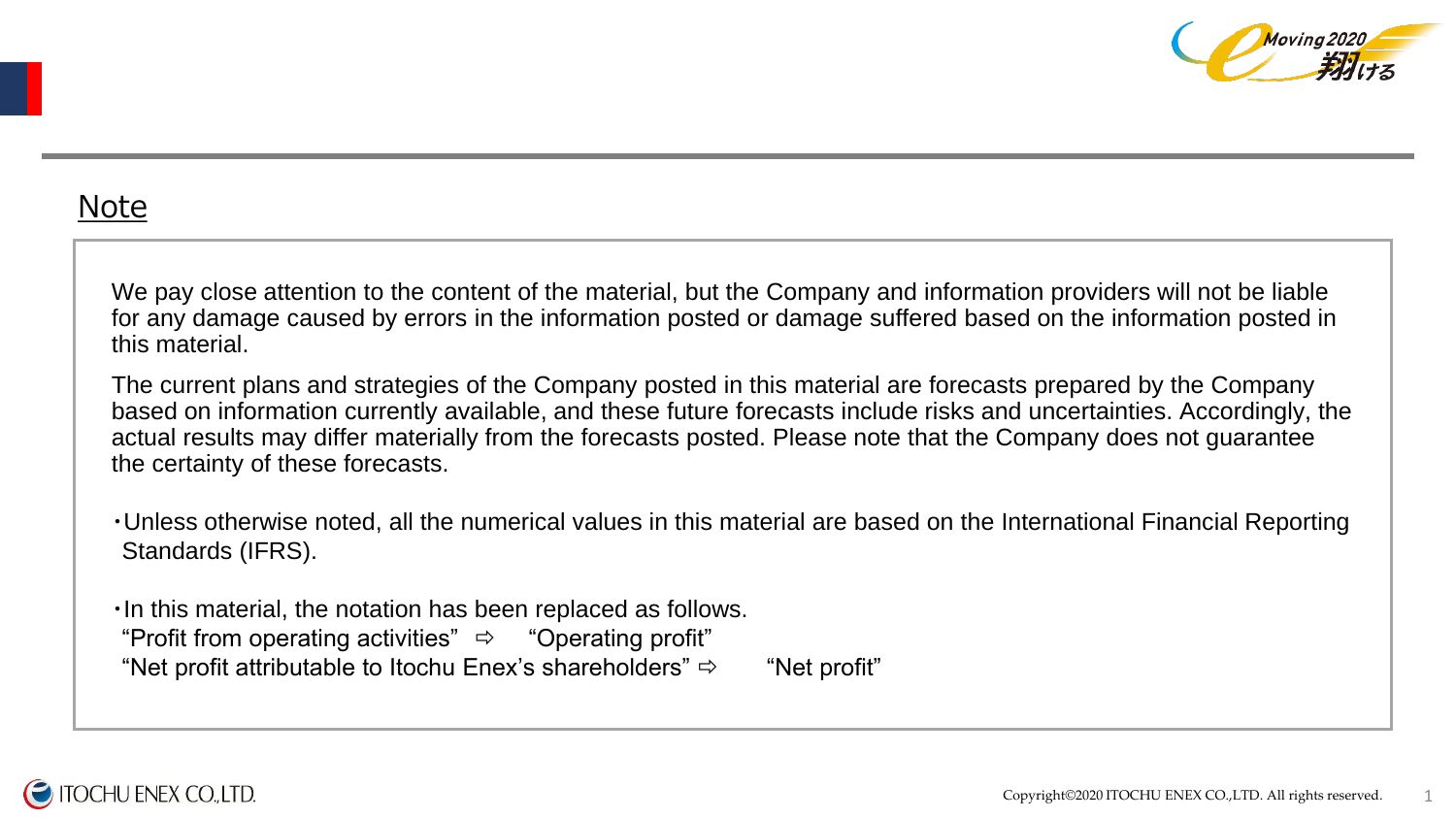

### **Overview of Consolidated Financial Results for First Three Months of FY2020**

- **Quarterly net profits increased 0.9 billion yen to 3.6 billion yen,** 32.4% year on year. Profit increased because the sales volume of LP gas for household use and electricity remained steady due to demand driven by people consuming differently as they refrain from leaving home because of the COVID-19 coronavirus pandemic and a reduction in operating expenses because of operations which understood changing crude oil prices in the exports/imports of oil products.
- The ratio of SG&A expenses to gross profit came to 78.0%, a 1.7% decrease year on year, suggesting that expenses were properly controlled as in the previous year.

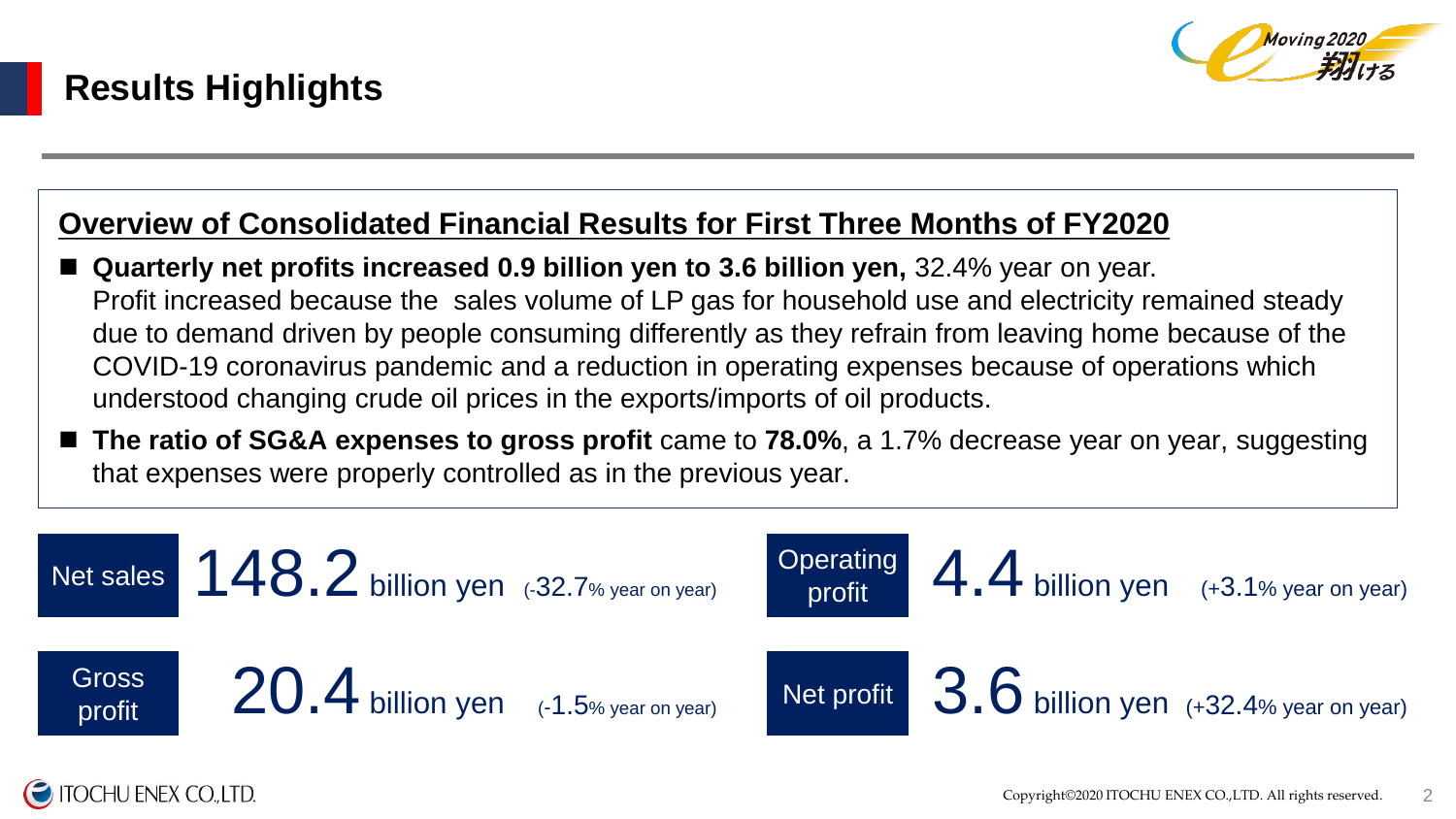

## **The impact of the COVID-19 coronavirus pandemic Its impact on sales of cars is big, but overall the impact is minor at the present time.**

|                  | Oil              | □ Demand for gasoline declined due to remote working and the stay-at-home advisories, making sales volume fall.                                                                                                                                                                       |
|------------------|------------------|---------------------------------------------------------------------------------------------------------------------------------------------------------------------------------------------------------------------------------------------------------------------------------------|
| h.<br><b>GAS</b> | $LP$ gas         | □ Demands for LP gas for business, industrial use, automobile use and gas for industrial use <b>decreased</b> due to the<br>impact of the declining operating rate of factories, etc.<br>□LP gas for household use increased due to demand driven by those refraining from going out. |
|                  | Power            | □ Sales volume of high-voltage power decreased due to a declining operating rates of stores/factories, etc. which<br>are power supply destinations.<br>□ Sales volume of low-voltage power increased due to demand driven by those refraining from going out.                         |
|                  | Sales of<br>cars | J⊡ The number of customers visiting dealers decreased due to shortened business hours at dealers associated<br>with measures addressing the COVID-19 pandemic<br>□ Sales volume significantly decreased. The number of vehicles sold from April to June was down 24% year on year.    |

#### Sales volume

| ■ Gasoline | 558,000 KL<br>$(-22.1\%$ year on year)              | $\blacksquare$ LP gas                          | ,000 tons<br>$(-12.0\%$ year on year)               | $\blacksquare$ Electricity<br><b>Retail (GWh)</b> | $509$ GWh<br>$(-11.8\%$ year on year)     |
|------------|-----------------------------------------------------|------------------------------------------------|-----------------------------------------------------|---------------------------------------------------|-------------------------------------------|
| Diesel oil | $737_{,000 \text{ KL}}$<br>(- $5.2\%$ year on year) | Industrial gas<br>(million m3 & thousand tons) | $16_{,000 \text{ tons}}$<br>$(-16.2%$ year on year) | <b>New cars</b>                                   | $5,000$ units<br>$(-23.6\%$ year on year) |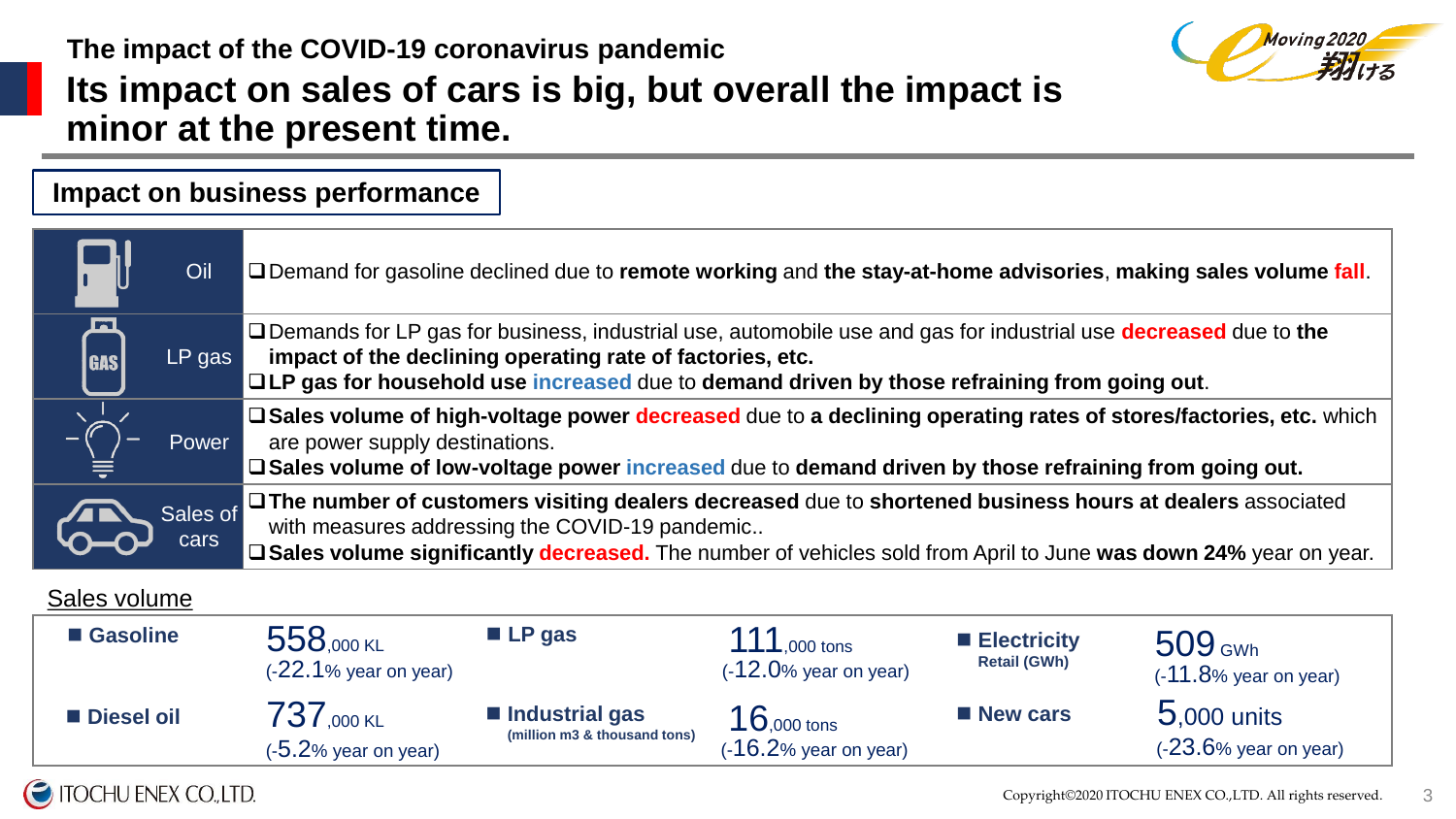

# **Enhancement/Reinforcement of teleworking environment, Facilitation of working from home**

### **BCP initiatives**

- $\Box$  Establish emergency headquarters for tackling the coronavirus pandemic, which is chaired by the president.
- $\Box$  Improved the teleworking environment (enhanced the video conferencing system, conference call system, and network).
- Teleworking, staggered working hours, and desk allocation for avoiding closed spaces, crowded places, and closecontact settings
- $\Box$  Promotion of hand-washing, disinfection, gargling, ventilation, and environmental disinfection
- $\Box$  Refraining from/postponing conferences, gatherings, training sessions, and the similar events for which many people gather
- $\Box$  Refraining from domestic and overseas business trips
- $\Box$  Refraining from dining with others

### **Financial standing**

• Sufficient liquidity on hand has been secured. • Net DER: -0.10 (virtually no debt) • Sufficient account overdraft facilities and commercial paper issuance facilities have been secured. • Rating has been maintained. Long-term issue rating: A+/Short-term issuer rating: J-1 (Japan Credit Rating Agency, Ltd.) \* Based on evaluation in July 2020 End of March 2020 Results End of June 2020 Results **Changes** Cash and cash equivalents  $\vert$  192  $\vert$  469 +277 Other current financial assets  $\vert$  281  $\vert$  181  $\vert$  -100

### **ITOCHU ENEX CO.,LTD.**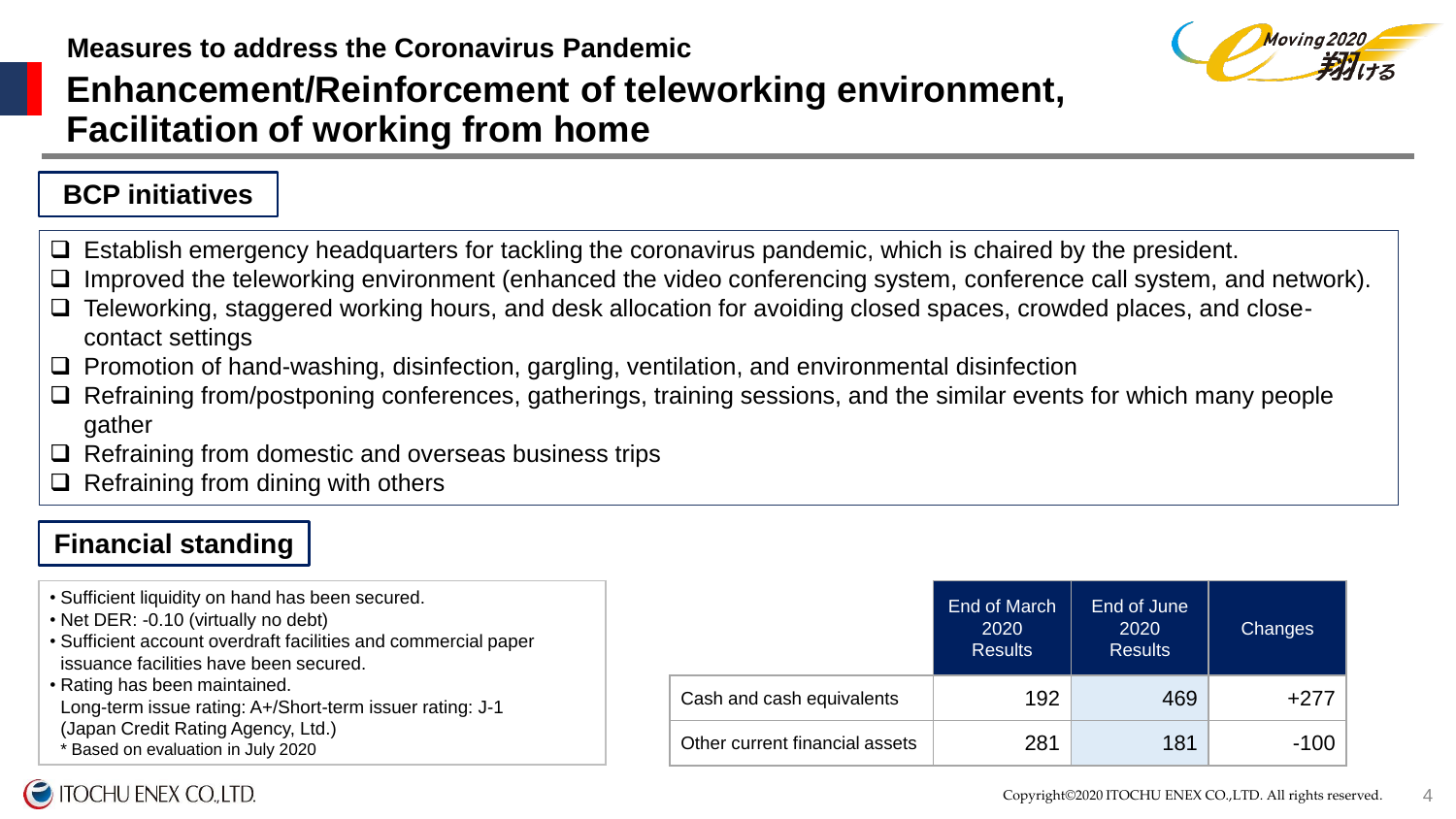



# **Overview of Consolidated Financial Results for First Three Months of FY2020 (1) Overview of the Entire Company**

**(2) Overview by Segment**



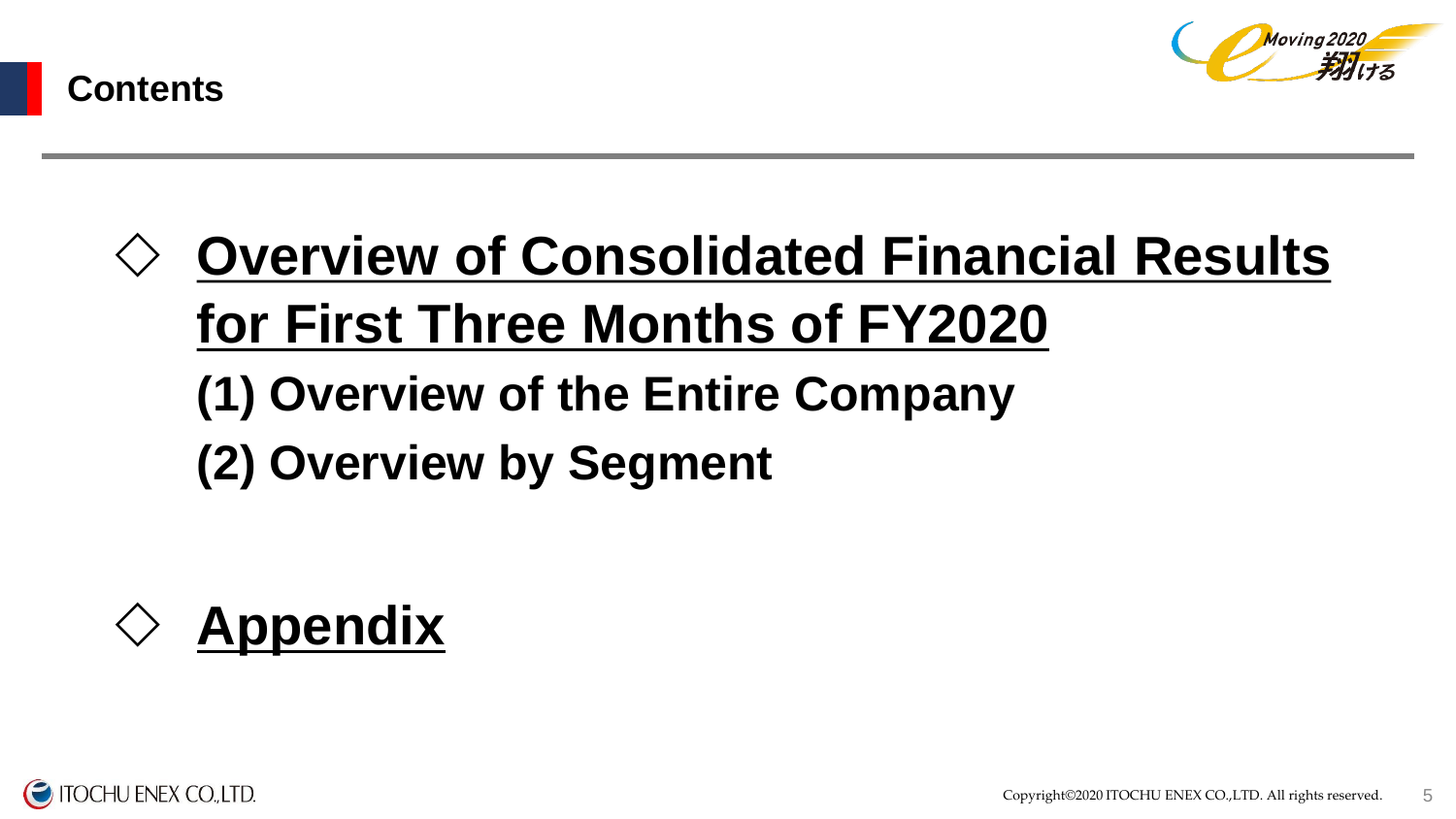

# **(1) Overview of the Entire Company Overview of Consolidated Financial Results for First Three Months of FY2020**

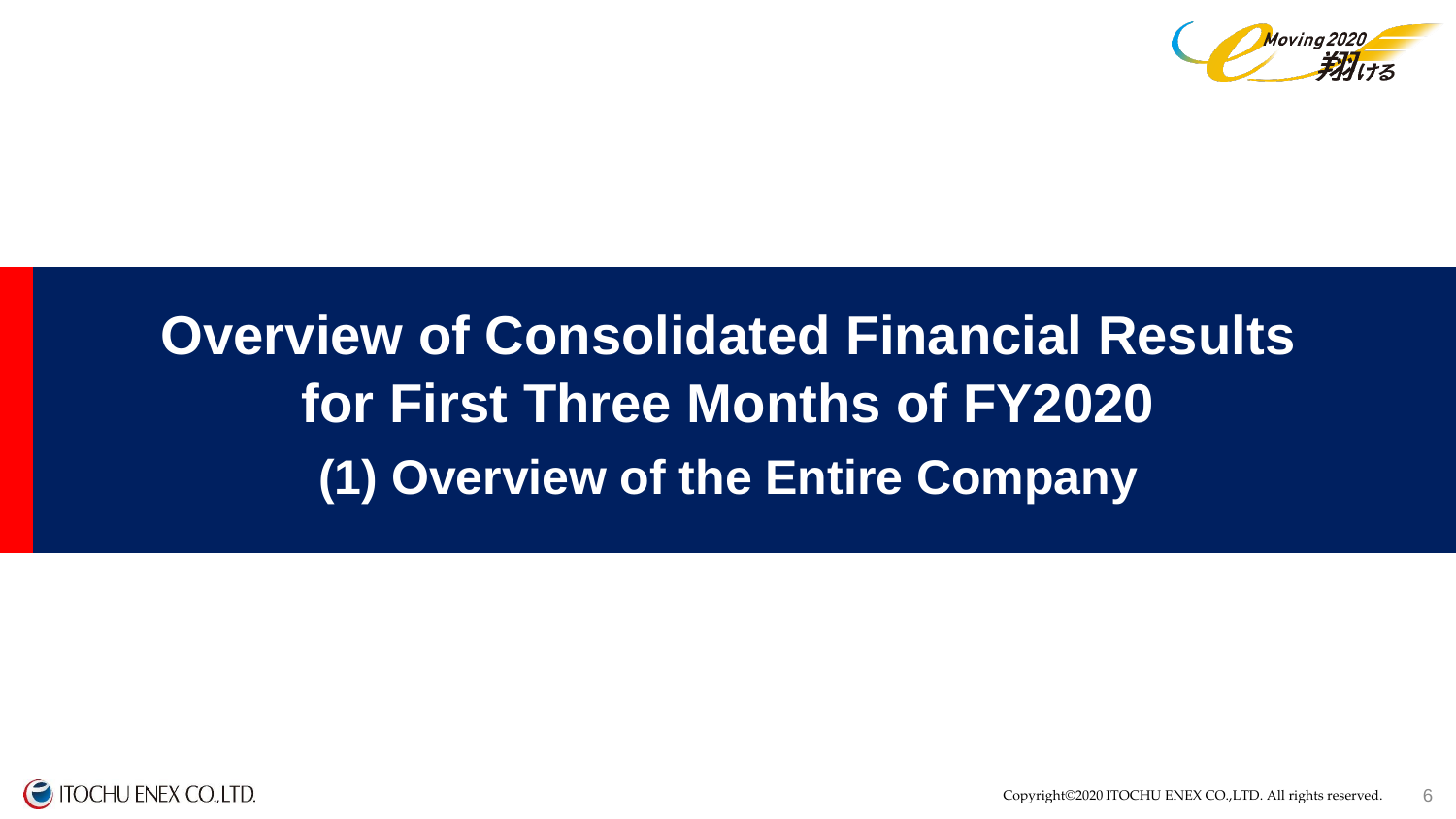## **Summary of Financial Results for 1Q/FY2020 Profit substantially increased due to demand driven by those refraining from leaving home, export-import operations of oil products, and a reduction in expenses.**



| (100 million yen)                                                              | <b>FY2019</b><br><b>1Q Results</b> | <b>FY2020</b><br><b>1Q Results</b> | <b>Changes</b>            | <b>FY2020</b><br>Plan | Achievement rate |
|--------------------------------------------------------------------------------|------------------------------------|------------------------------------|---------------------------|-----------------------|------------------|
| <b>Net sales</b>                                                               | 2,202                              | 1,482                              | $-720$                    | 7,100                 | 21%              |
| <b>Gross profit</b>                                                            | 207                                | 204                                | 3<br>$\blacksquare$       |                       |                  |
| Selling, general and administrative<br>expenses                                | $-165$                             | $-159$                             | 6<br>$\ddot{\phantom{1}}$ |                       |                  |
| <b>Operating profit</b>                                                        | 43                                 | 44                                 | $\ddot{\phantom{1}}$      | 160                   | 28%              |
| Share of profit (loss) of investments<br>accounted for using the equity method | $\overline{7}$                     | $6\phantom{1}6$                    | 1<br>$\sim$               |                       |                  |
| <b>Net profit</b>                                                              | 27                                 | 36                                 | 9<br>$+$                  | 110                   | 33%              |
|                                                                                |                                    |                                    |                           |                       |                  |
| Ratio of SG&A expenses to gross<br>profit                                      | 79.7%                              | 78.0%                              | $-1.7%$                   |                       |                  |
| Dividends (yen/share)                                                          |                                    |                                    |                           | 44                    |                  |

#### **Quarterly net profits increased 0.9 billion yen,** 32.4% year on year.

Profit increased because the sales volume of LP gas for household use and electricity remained steady due to demand driven by people consuming differently as they refrain from leaving home because of the COVID-19 coronavirus pandemic and a reduction in operating expenses because of operations which understood changing crude oil prices in the exports/imports of oil products.

**The ratio of SG&A expenses to gross profit** came to **78.0%**, a 1.7% decrease year on year, suggesting that expenses were properly controlled as in the previous year.

### **ITOCHU ENEX CO., LTD.**

7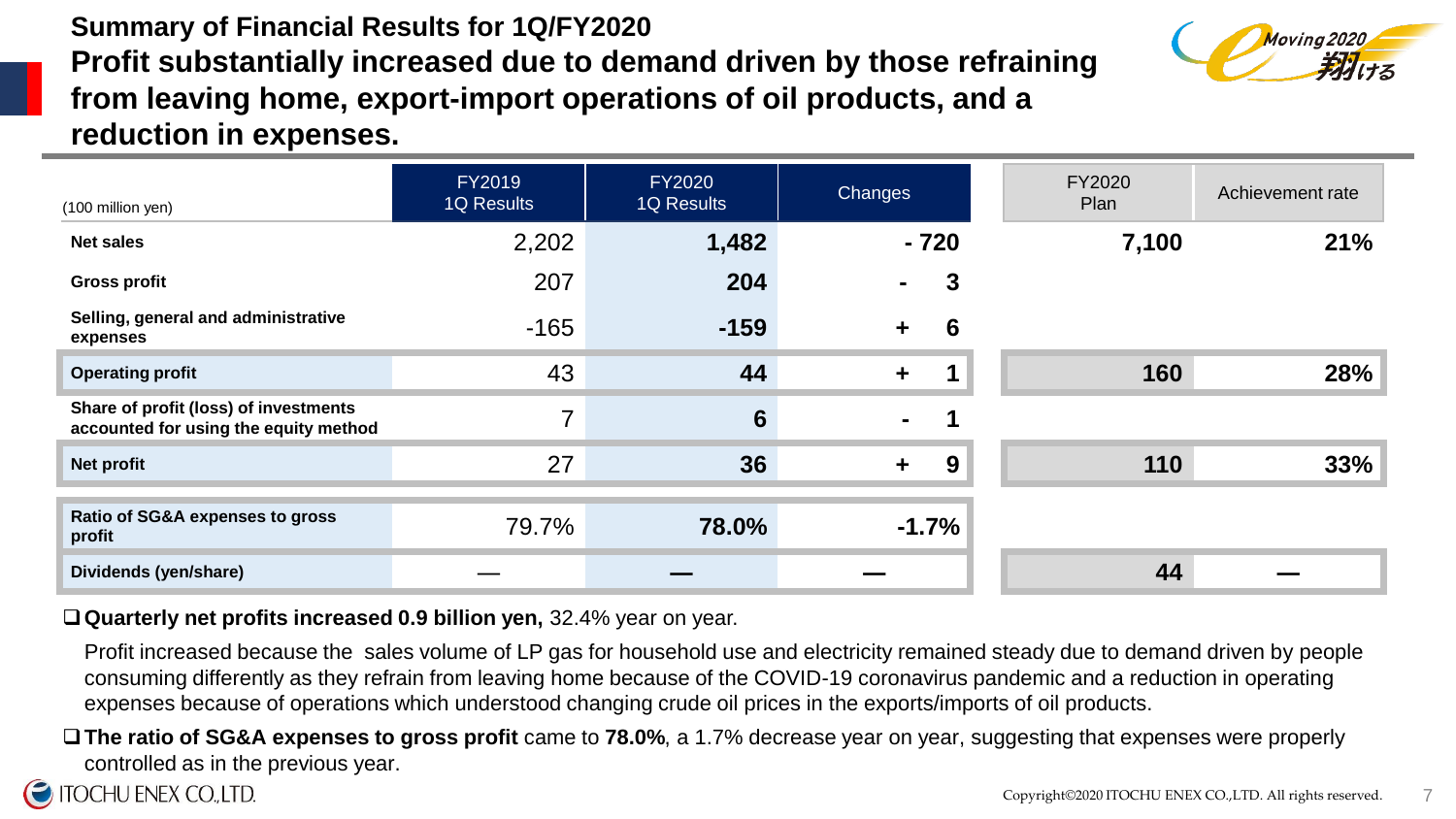# **Net Profit by Segment Profits from Industrial Business increased sharply. It was a profit driver.**





**TOCHU ENEX CO.,LTD.** 

#### Major factors for increase/decrease

#### ▋**Home-Life (YoY: -¥300 million, Percent of the plan achieved: 7%)**

The number of customers under direct contracts slightly decreased to 550,000. For LP gas sales volume, LP gas for household use increased due to demand driven by those refraining from going out. However, demand for gas for business, industrial and automobile use declined due to declining operating rates at factories. Overall, it fell year on year. Profit decreased reflecting the effect of inventories due to a fall in import prices of LP gas and decreases in sales volumes

#### ▋**Car-Life (YoY: -¥-400 million, Percent of the plan achieved: 22%)**

The Sales volume of oil products fell short of its level in the previous year. In addition, the number of new cars sold substantially fell year on year due to shortened business hours at dealers associated with measures to address the

Profit decreased due to a decline in the sales volume of oil products and decreases in the number of cars sold and service

#### ▋**Industrial Business (YoY: +¥1300 million, Percent of the plan achieved: 63%)**

For oil products for industrial use and fuel cards for cars, sales volume declined year on year due to a declining operating rate at factories and a decrease in the use of cards for company vehicles. Meanwhile, the sales volumes of asphalt and

Profit substantially rose thanks to operations which understood changing crude oil prices in the exports/imports of oil

#### ▋**Power & Utility (YoY: +¥200 million, Percent of the plan achieved: 32%)**

Electricity retail sales increased because the consumption volume of power for household use rose due to demand from those refraining from leaving home. Moreover, low-voltage power sales volume increased due to a rise in the number of low-voltage power contracts, mainly for household use. However, sales volume fell year on year reflecting a big fall in large

Profit rose due to the completion of large, regular repair work conducted in the last fiscal year in the power generation area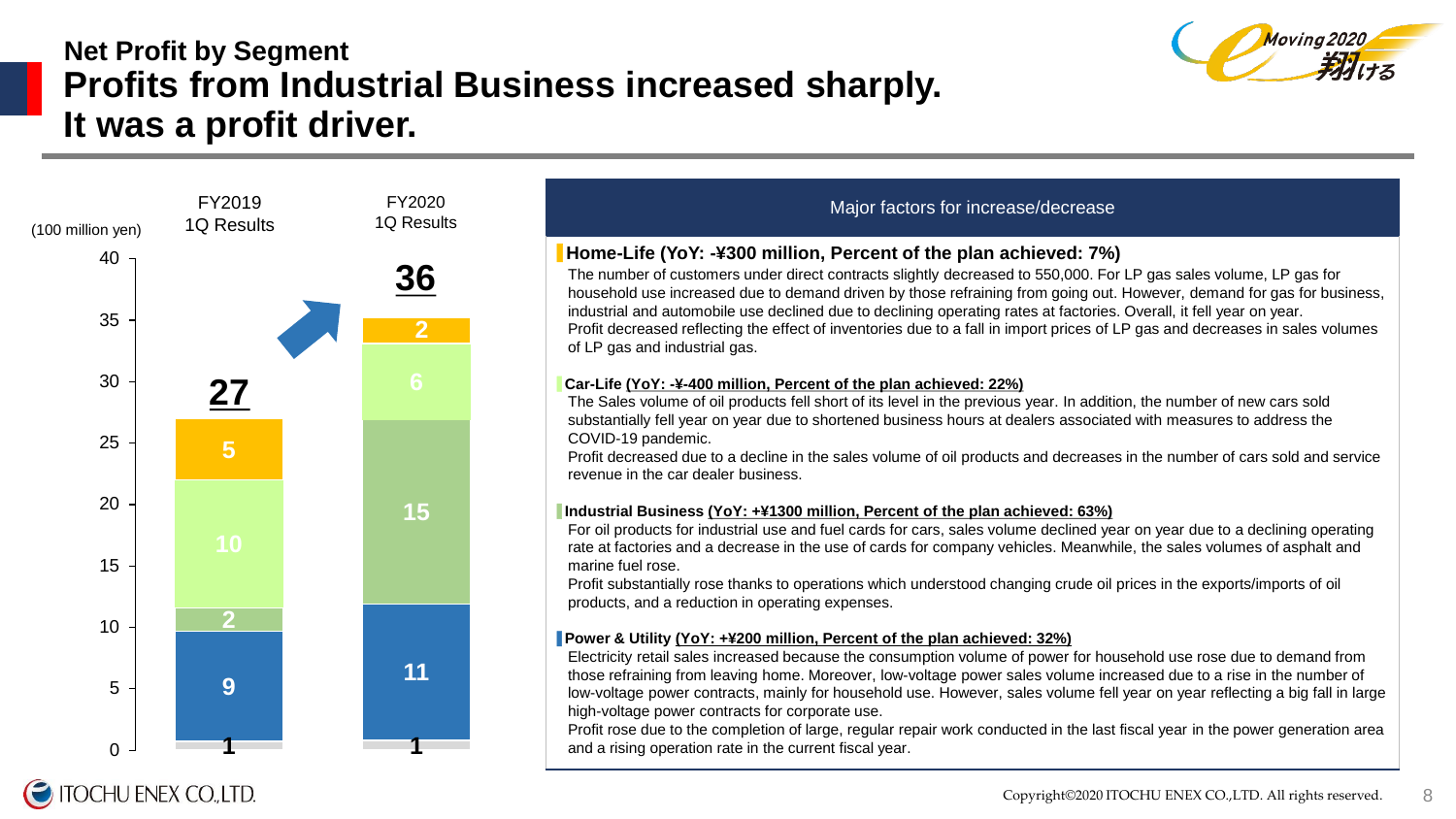

# **Analysis of Net Profit by Segment**



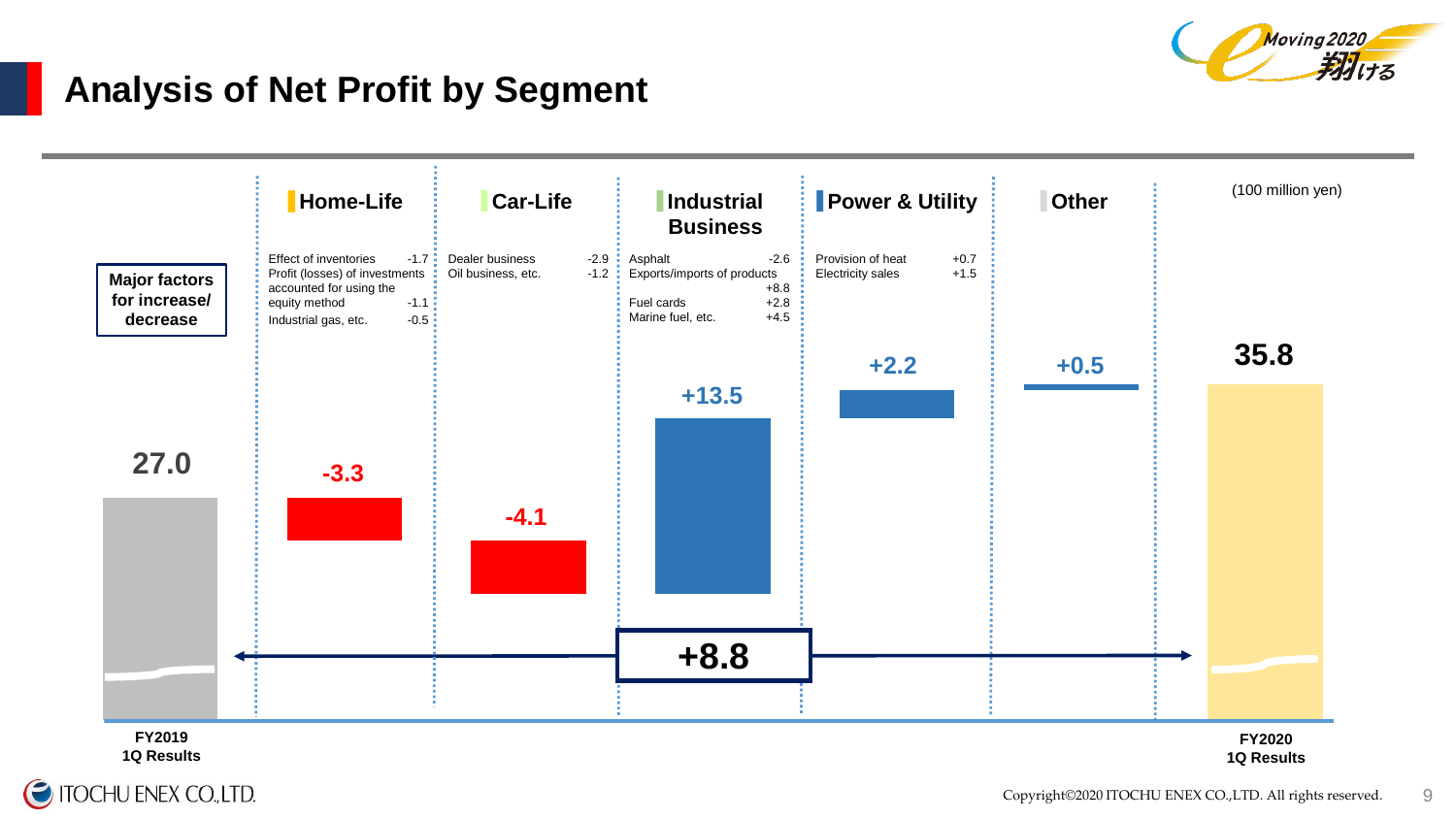# **Financial Position Trade receivables/trade payables decreased due to the impact of handling volume, falling unit prices, etc.**



 **Total assets: Decreased 6 billion yen from the end of the previous year due to decreases in trade receivables/trade payables and came to 381.7 billion yen.** 

#### **Shareholders' equity:**

Increased 1.3 billion yen from the end of the previous year to **129.7 billion yen**, mainly reflecting a rise in net profit

 **Net DER:** Net DER is a negative value due to an increase in cash and deposits.

|                                                |                                               |                                              | (100 million yen) |
|------------------------------------------------|-----------------------------------------------|----------------------------------------------|-------------------|
|                                                | End of<br><b>March 2020</b><br><b>Results</b> | End of<br><b>June 2020</b><br><b>Results</b> | Changes           |
| <b>Total assets</b>                            | 3,877                                         | 3,817                                        | -60               |
| Net interest-bearing debt                      | 59                                            | $-127$                                       | $-186$            |
| <b>Shareholders' equity</b>                    | 1,283                                         | 1,297                                        | $+13$             |
| Ratio of shareholders'<br>equity to net assets | 33.1%                                         | 34.0%                                        | $+0.9pt$          |
| <b>Net DER</b>                                 | 0.05                                          | $-0.10$                                      | $-0.14$           |



## **ITOCHU ENEX CO., LTD.**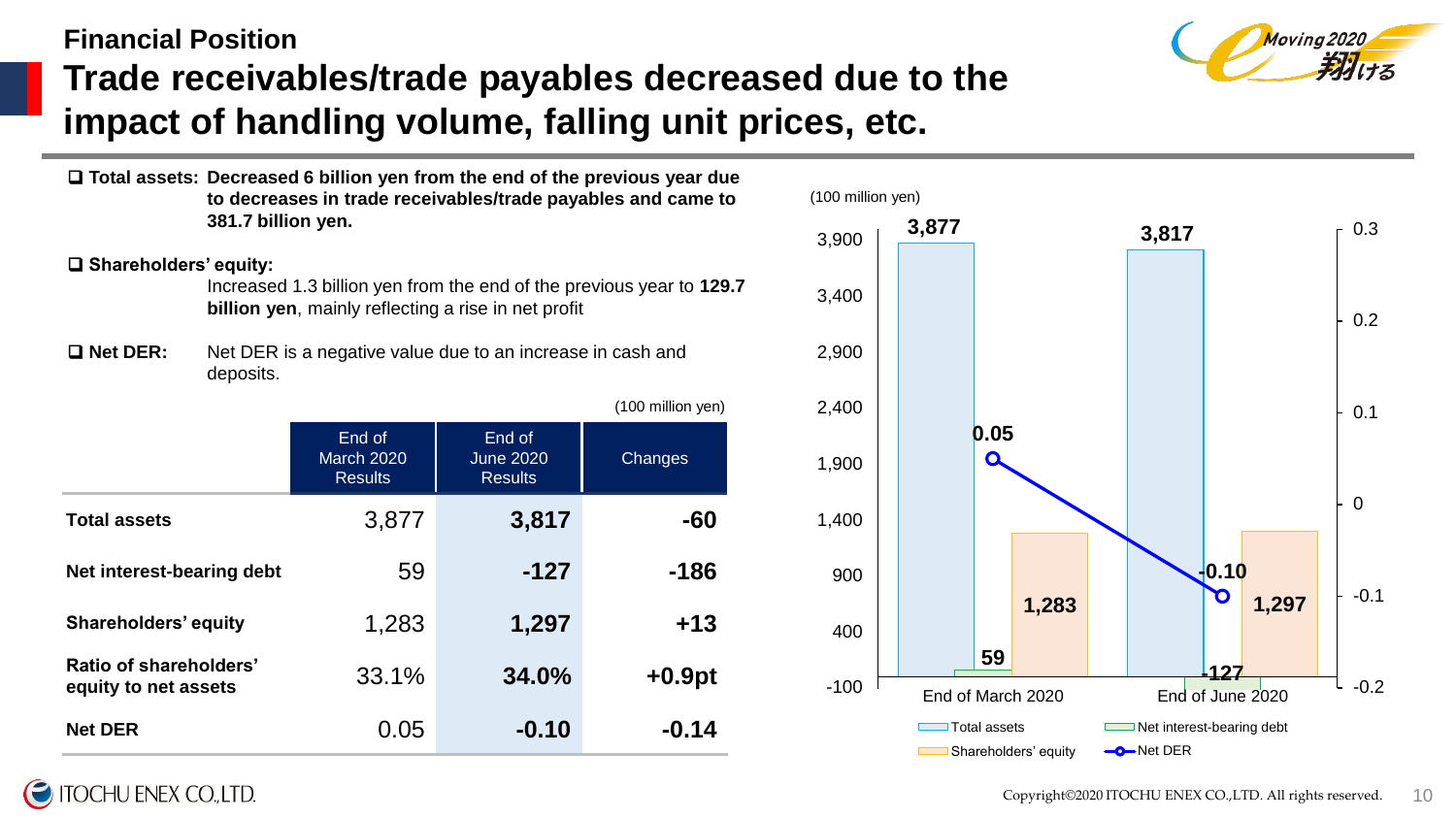# **Cash Flows Both operating CF and substantive CF increased year on year.**



(\*) Operating CF – Increase/decrease in working capital

 $\boldsymbol{\Theta}$ **ITOCHU ENEX CO., LTD.** 

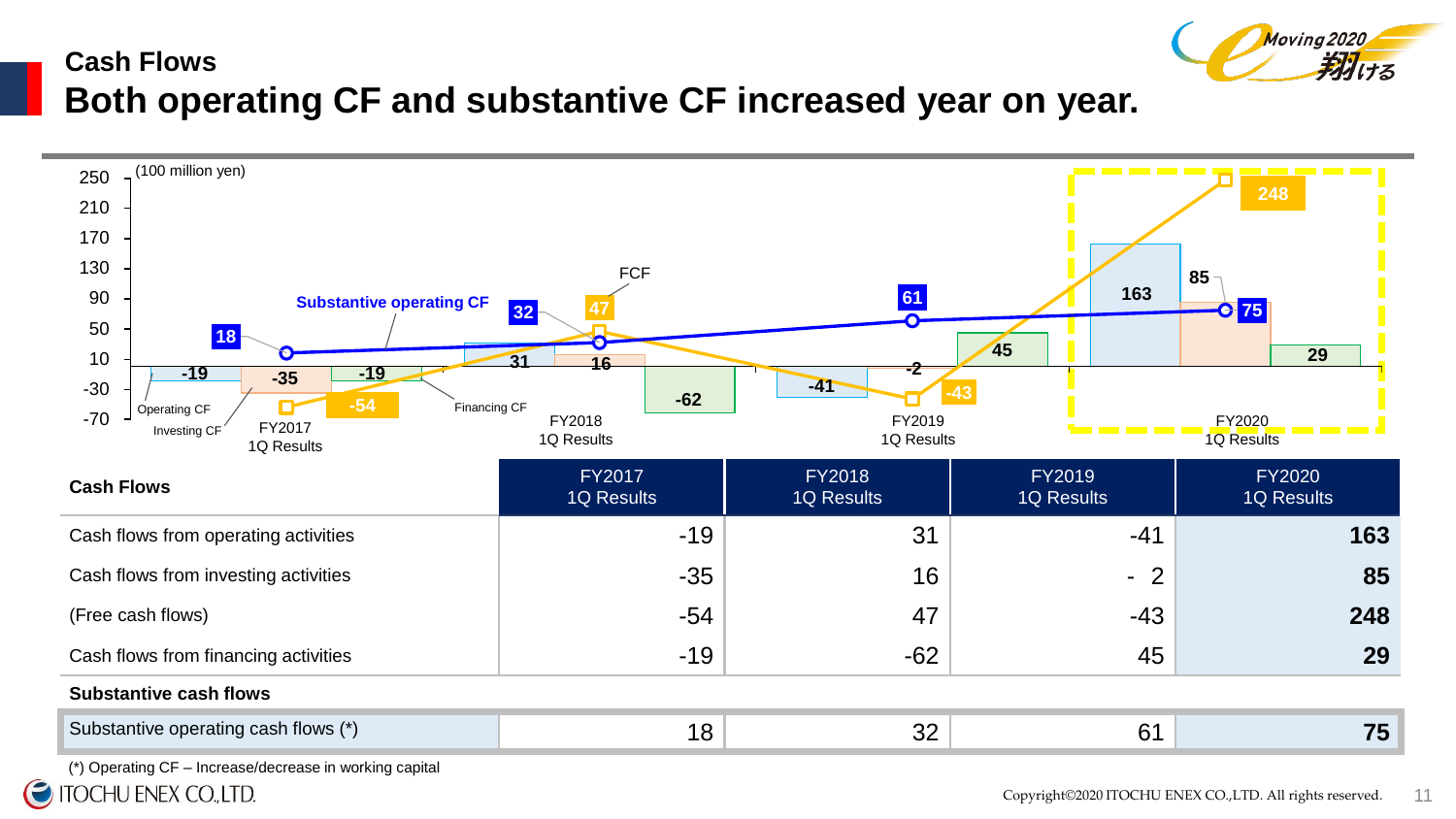# **(Reference) Market Trends Outlook for crude oil prices continues to be uncertain due to the impact of the COVID-19 coronavirus pandemic.**



**ITOCHU ENEX CO., LTD.** 

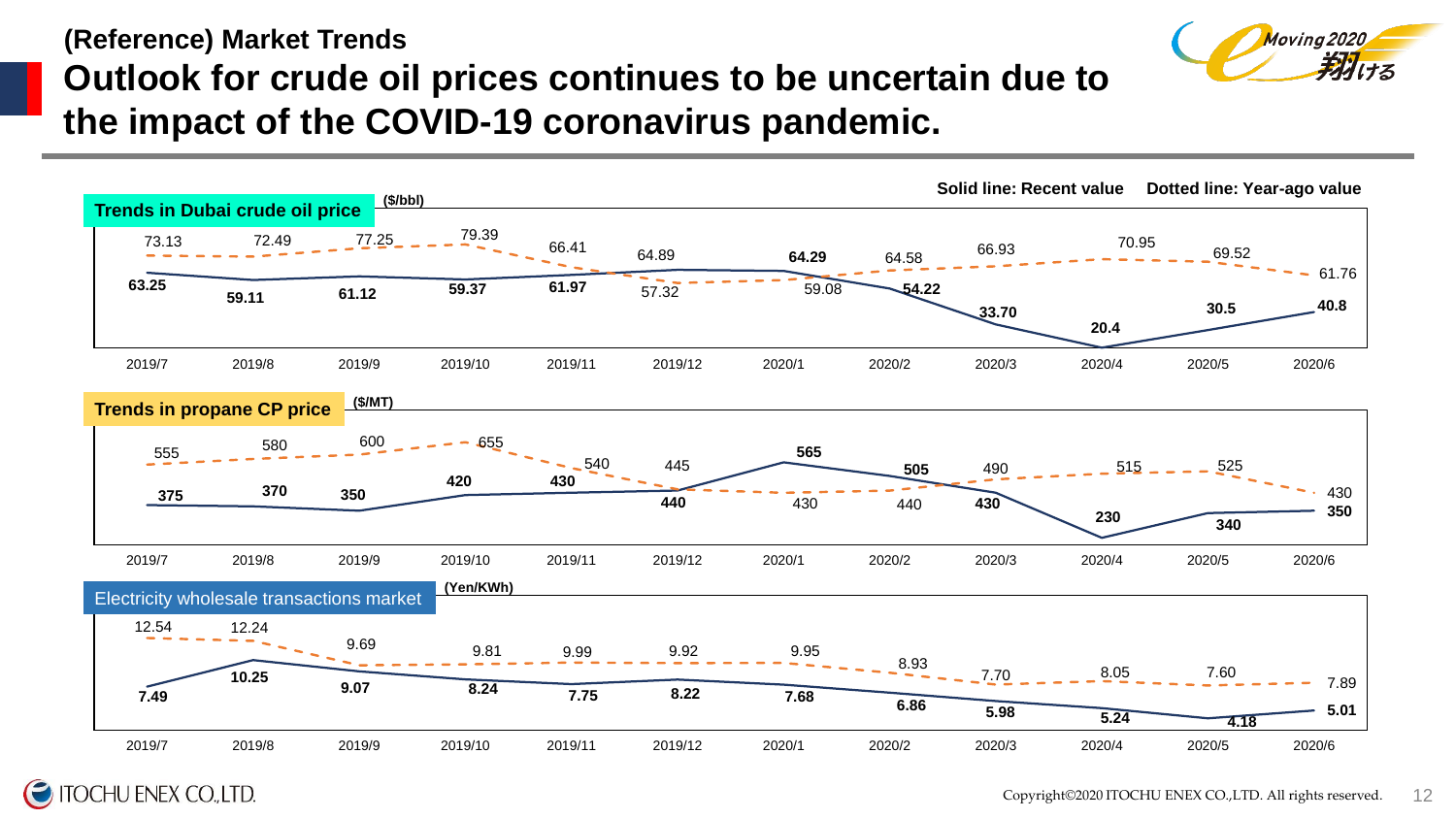

# **(2) Overview by Segment Overview of Consolidated Financial Results for First Three Months of FY2020**

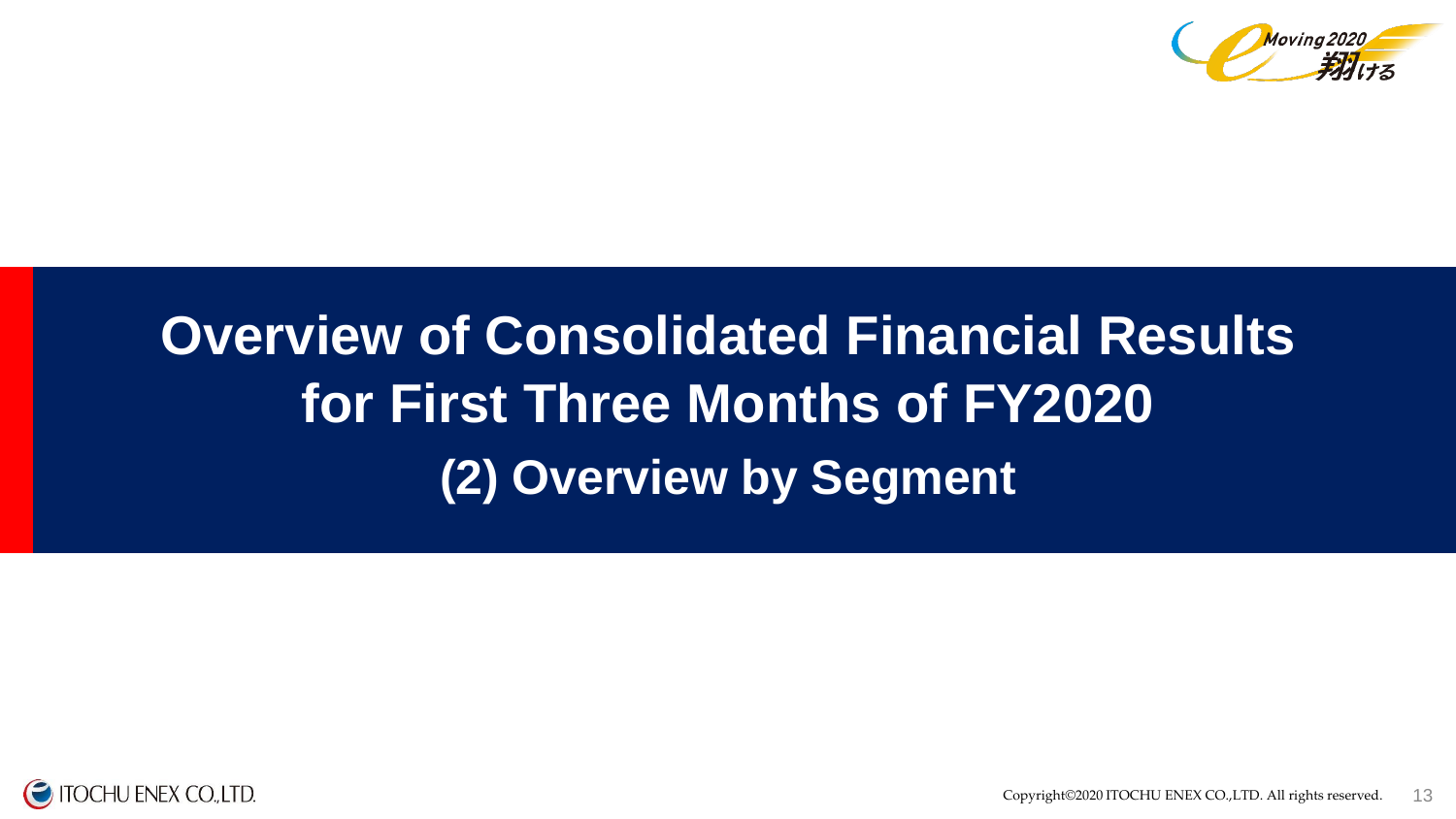

# **Results by Segment**

(100 million yen)

|                            |                  | <b>FY2019</b><br><b>1Q Results</b> | <b>FY2020</b><br><b>1Q Results</b> | <b>Changes</b> | Rate of change<br>% | <b>FY2020</b><br>Plan | Achievement rate |
|----------------------------|------------------|------------------------------------|------------------------------------|----------------|---------------------|-----------------------|------------------|
|                            | Net sales        | 2,202                              | 1,482                              | $-720$         | $-32.7$             | 7,100                 | 21%              |
| Company-wide               | Operating profit | 43                                 | 44                                 | $+1$           | $+3.1$              | 160                   | 28%              |
|                            | Net profit       | 27                                 | 36                                 | $+9$           | $+32.4$             | 110                   | 33%              |
|                            | Net sales        | 198                                | 158                                | $-41$          | $-20.1$             |                       |                  |
| Home-Life                  | Operating profit | 6                                  |                                    | $-5$           | $-89.7$             |                       |                  |
|                            | Net profit       | 5                                  | $\overline{2}$                     | $-3$           | $-65.5$             | 26                    | 7%               |
|                            | Net sales        | 1,261                              | 819                                | $-442$         | $-35.0$             |                       |                  |
| Car-Life                   | Operating profit | 19                                 | 9                                  | $-10$          | $-52.8$             |                       |                  |
|                            | Net profit       | 10                                 | $6\phantom{1}$                     | $-4$           | $-39.2$             | 28                    | 22%              |
|                            | Net sales        | 500                                | 323                                | $-178$         | $-35.5$             |                       |                  |
| <b>Industrial Business</b> | Operating profit | 3                                  | 17                                 | $+15$          | $+575.8$            |                       |                  |
|                            | Net profit       | $\overline{2}$                     | 15                                 | $+13$          | $+705.8$            | 24                    | 63%              |
|                            | Net sales        | 243                                | 183                                | $-60$          | $-24.8$             |                       |                  |
| Power & Utility            | Operating profit | 14                                 | 15                                 | $+1$           | $+8.9$              |                       |                  |
|                            | Net profit       | 9                                  | 11                                 | $+2$           | $+24.1$             | 35                    | 32%              |

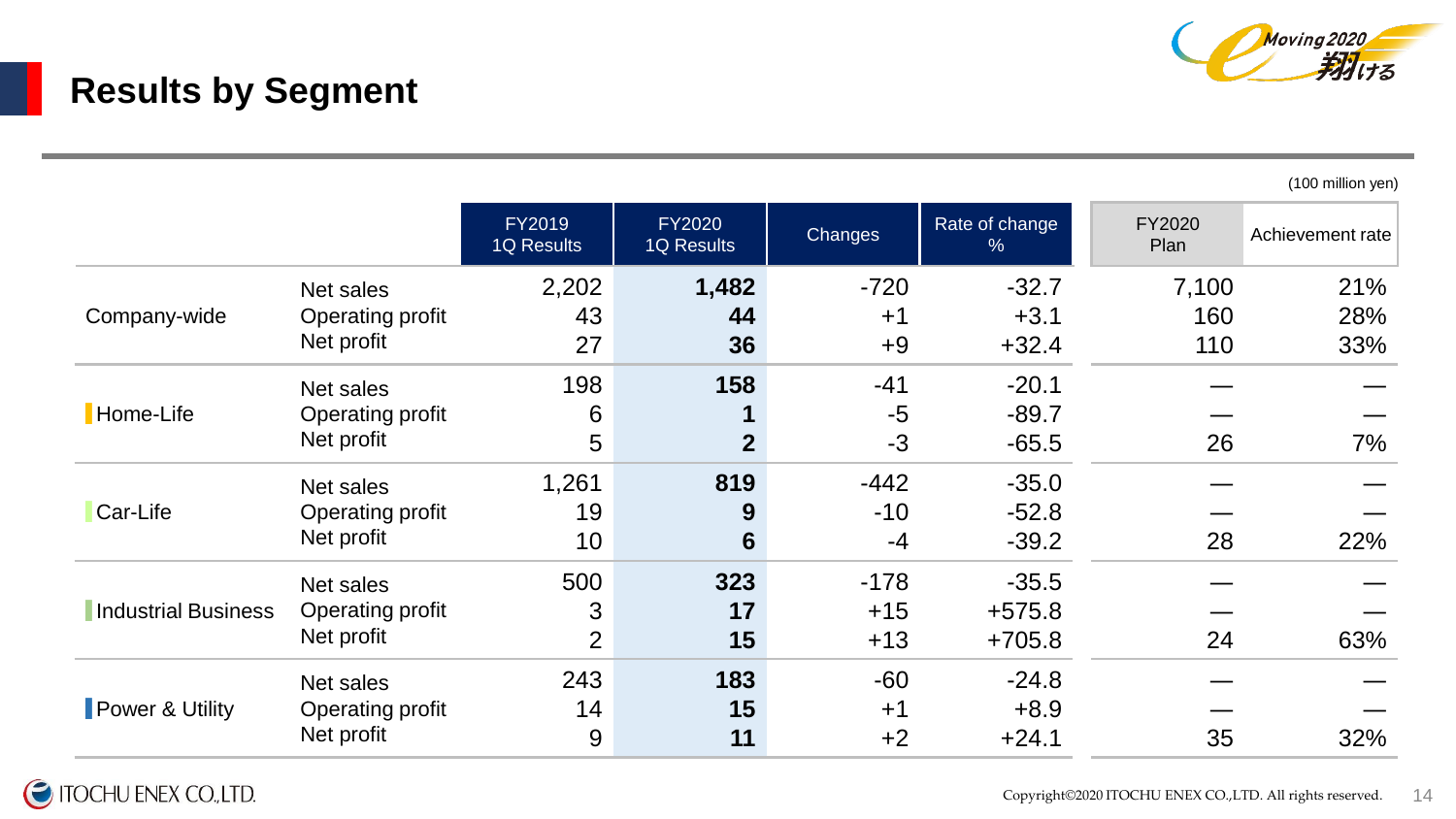### ▋**Home-Life**



(100 million yen)

**Profit decreased reflecting the effect of inventories due to declining LP gas import prices, a decrease in sales the volumes of LP gas and industrial gas.** 

|                                                                                   | <b>FY2019</b><br>1Q Results | FY2020<br>1Q Results | Changes | Major factors for increase/decrease<br>(Net profit)                                                                                                                                                                                                                                                                                                                                                                                                                                                                                                  | FY2020<br><b>Plan</b> | Achievement<br>rate |  |
|-----------------------------------------------------------------------------------|-----------------------------|----------------------|---------|------------------------------------------------------------------------------------------------------------------------------------------------------------------------------------------------------------------------------------------------------------------------------------------------------------------------------------------------------------------------------------------------------------------------------------------------------------------------------------------------------------------------------------------------------|-----------------------|---------------------|--|
| Gross profit                                                                      | 53                          | 46                   | $-6$    | The number of customers under direct contracts<br>slightly decreased to 550,000. For LP gas sales<br>volume, LP gas for household use increased due to<br>demand driven by those refraining from going out.<br>However, demand for gas for business, industrial and<br>automobile use declined due to declining operating<br>rates at factories. Overall, it fell year on year.<br>Profit decreased reflecting the effect of inventories due<br>to a fall in import prices of LP gas and decreases in<br>sales volumes of LP gas and industrial gas. |                       |                     |  |
| Selling, general and<br>administrative expenses                                   | $-48$                       | $-46$                | $+2$    |                                                                                                                                                                                                                                                                                                                                                                                                                                                                                                                                                      |                       |                     |  |
| Operating profit                                                                  |                             |                      | $-5$    |                                                                                                                                                                                                                                                                                                                                                                                                                                                                                                                                                      |                       |                     |  |
| Share of profit (loss) of<br>investments accounted for<br>using the equity method |                             |                      | $-1$    |                                                                                                                                                                                                                                                                                                                                                                                                                                                                                                                                                      |                       |                     |  |
| Net profit                                                                        |                             |                      | $-3$    |                                                                                                                                                                                                                                                                                                                                                                                                                                                                                                                                                      | 26                    | 7%                  |  |



| Profit (loss) of<br>major affiliates        | FY2019<br>1Q Results | FY2020<br><b>1Q Results</b> | Changes |
|---------------------------------------------|----------------------|-----------------------------|---------|
| <b>ITOCHU ENEX HOME-LIFE</b><br>NISHI-NIHON | 2                    | 2                           | -0      |
| <b>ECORE (The Company's</b><br>equity 51%)  | 2                    |                             | -1      |
| <b>ENEARC (The Company's</b><br>equity 50%) | 3                    | 2                           | -1      |

| Major factors for increase/decrease<br>(Net profit)                                                                                                                                                                                                                                                                                                                                                                                                                                                   | FY2020<br>Plan | Achievement<br>rate |
|-------------------------------------------------------------------------------------------------------------------------------------------------------------------------------------------------------------------------------------------------------------------------------------------------------------------------------------------------------------------------------------------------------------------------------------------------------------------------------------------------------|----------------|---------------------|
| The number of customers under direct contracts<br>slightly decreased to 550,000. For LP gas sales<br>volume, LP gas for household use increased due to<br>demand driven by those refraining from going out.<br>However, demand for gas for business, industrial and<br>automobile use declined due to declining operating<br>rates at factories. Overall, it fell year on year.<br>Profit decreased reflecting the effect of inventories due<br>to a fall in import prices of LP gas and decreases in |                |                     |
| sales volumes of LP gas and industrial gas.                                                                                                                                                                                                                                                                                                                                                                                                                                                           | 26             | 7%                  |

| Number of<br>customers (1,000)                                 | End of<br><b>March 2020</b> | End of June<br>2020 | Changes        |
|----------------------------------------------------------------|-----------------------------|---------------------|----------------|
| Number of customers<br>under direct LP gas supply<br>contracts | 551                         | 550                 | -1             |
| Number of customers for<br>electricity retail                  | 93                          | 96                  | $+3$           |
|                                                                |                             |                     |                |
|                                                                | FY2019                      | FY2020              |                |
| Sales volumes                                                  | <b>1Q Results</b>           | <b>1Q Results</b>   | <b>Changes</b> |
| LP gas (thousand tons)                                         | 120                         | 108                 | $-10%$         |

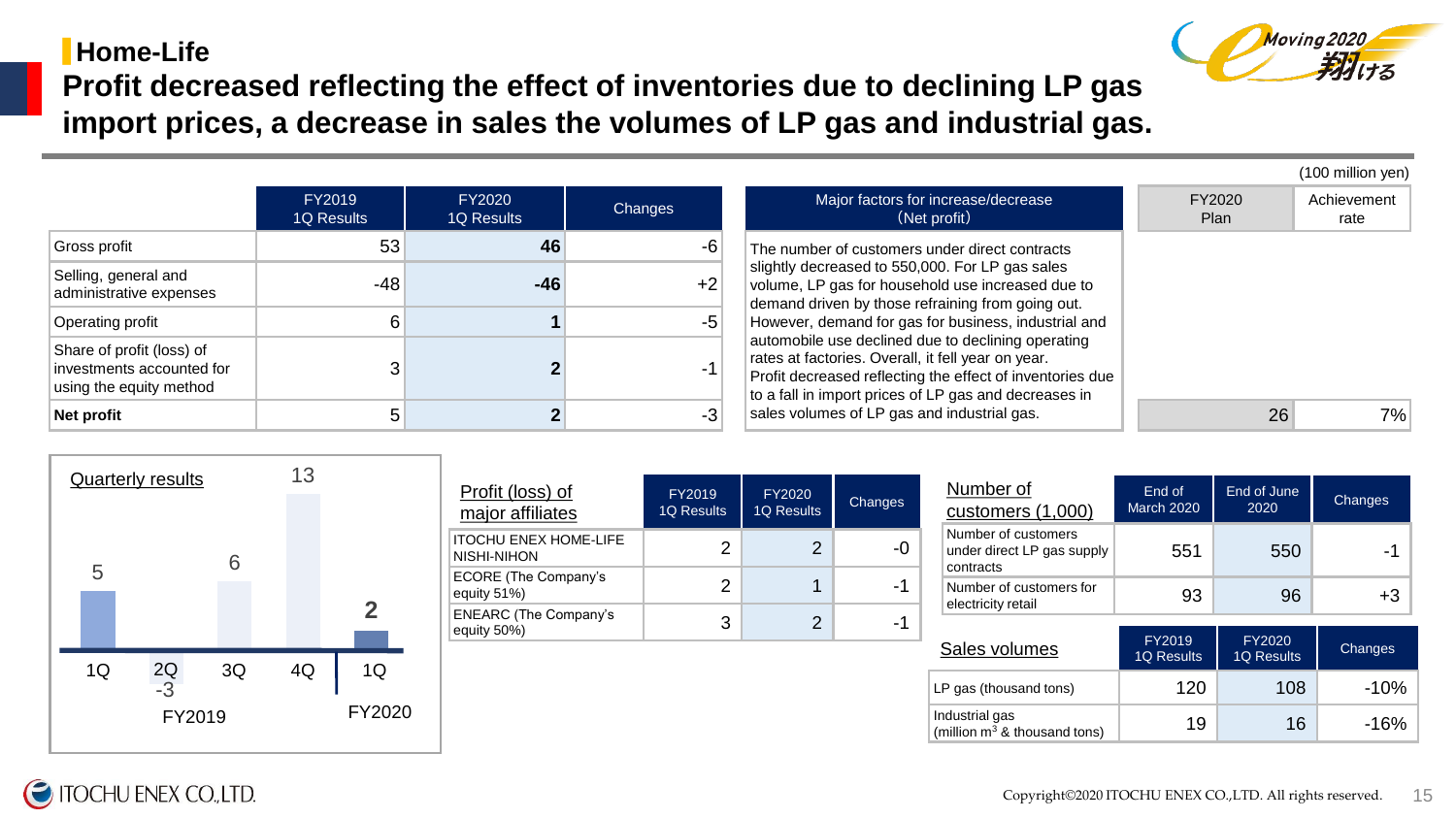### ▋**Car-Life**



(100 million yen)

**Profit decreased because the COVID-19 coronavirus pandemic strongly impacted the car dealer business and the number of vehicles sold declined.** 

|                                                                                   |                      |                      |         |                                                                                                                                                                                                                                         |                | . <i>. .</i>        |
|-----------------------------------------------------------------------------------|----------------------|----------------------|---------|-----------------------------------------------------------------------------------------------------------------------------------------------------------------------------------------------------------------------------------------|----------------|---------------------|
|                                                                                   | FY2019<br>1Q Results | FY2020<br>1Q Results | Changes | Major factors for increase/decrease<br>(Net profit)                                                                                                                                                                                     | FY2020<br>Plan | Achievement<br>rate |
| Gross profit                                                                      | 113                  | 104                  | -9'     |                                                                                                                                                                                                                                         |                |                     |
| Selling, general and<br>administrative expenses                                   | $-95$                | $-94$                | $+1$    | The Sales volume of oil products fell short of its level in<br>the previous year. In addition, the number of new cars<br>sold substantially fell year on year due to shortened<br>business hours at dealers associated with measures to |                |                     |
| Operating profit                                                                  | 19                   |                      | $-10$   |                                                                                                                                                                                                                                         |                |                     |
| Share of profit (loss) of<br>investments accounted for<br>using the equity method |                      |                      | $-0$    | address the COVID-19 pandemic.<br>Profit decreased due to a decline in the sales volume<br>of oil products and decreases in the number of cars<br>sold and service revenue in the car dealer business.                                  |                |                     |
| Net profit                                                                        | 10 <sub>1</sub>      |                      | -4      |                                                                                                                                                                                                                                         | 28             | 22%                 |



| <u>Profit (loss) of</u><br>major affiliates | FY2019<br><b>1Q Results</b> | FY2020<br><b>1Q Results</b> | Changes | S |
|---------------------------------------------|-----------------------------|-----------------------------|---------|---|
| ENEX FLEET                                  | 3                           | 6                           | $+3$    | G |
| Osaka Car Life Group                        |                             | -1                          | $-3$    | K |
| (The Company's equity 51.95%)               |                             |                             |         | D |

| Sales volumes              | FY2019<br><b>1Q Results</b> | FY2020<br><b>1Q Results</b> | <b>Changes</b> |
|----------------------------|-----------------------------|-----------------------------|----------------|
| Gasoline (thousand KL)     | 469                         | 377                         | $-20%$         |
| Kerosene (thousand KL)     | 54                          | 57                          | +6%            |
| Diesel oil (thousand KL)   | 495                         | 470                         | $-5%$          |
| New cars (thousand units)  | 6                           | 5                           | $-24%$         |
| Used cars (thousand units) | 6                           | 5                           | $-20%$         |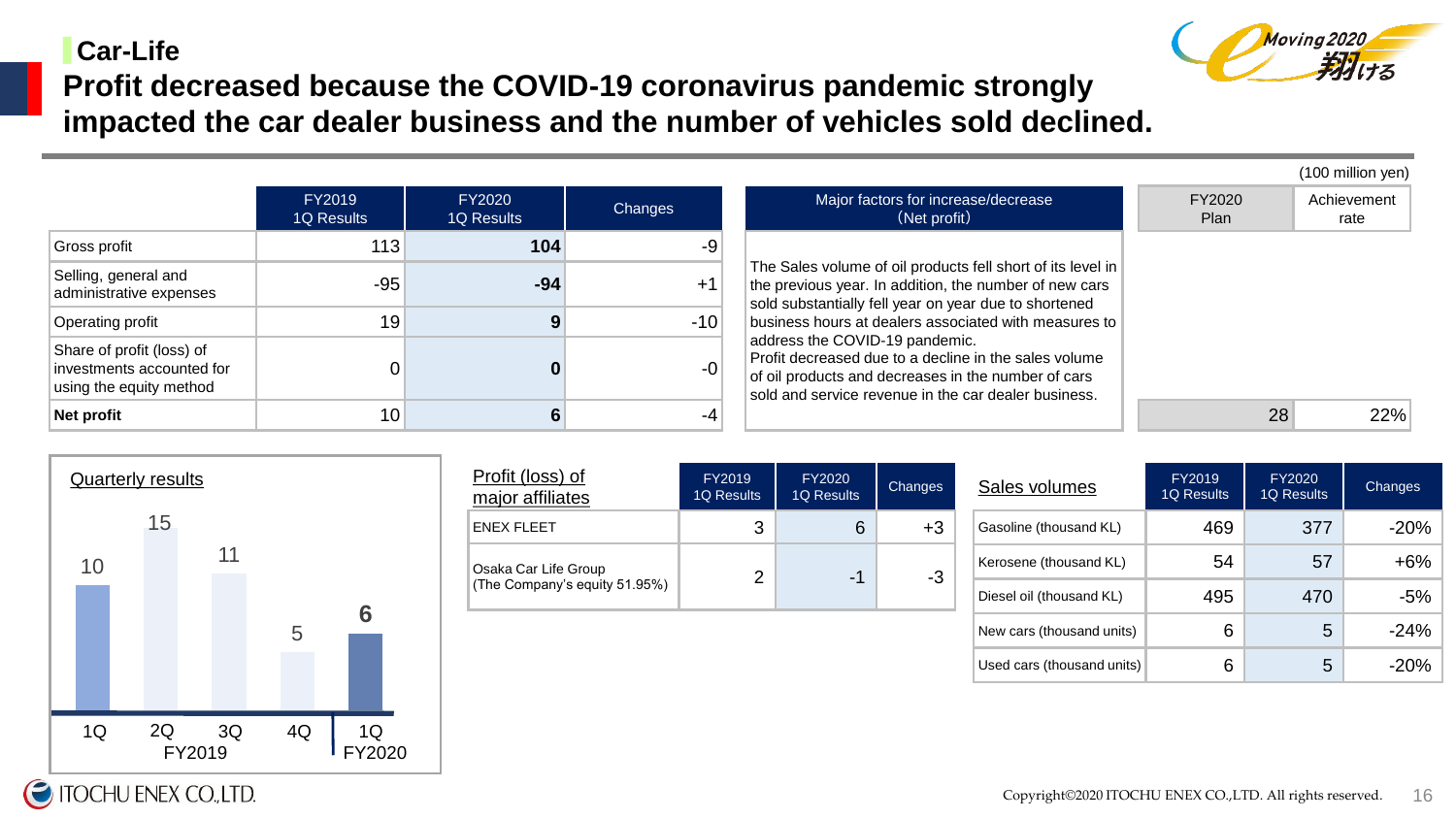## ▋**Industrial Business Profit increased substantially due to export/import operations for oil products and a reduction in expenses.**





| Sales volumes                | FY2019<br><b>1Q Results</b> | FY2020<br><b>1Q Results</b> | Changes |
|------------------------------|-----------------------------|-----------------------------|---------|
| Gasoline (thousand KL)       | 241                         | 176                         | $-27%$  |
| Kerosene (thousand KL)       | 142                         | 75                          | $-47%$  |
| Diesel oil (thousand KL)     | 280                         | 266                         | -5%     |
| Heavy fuel oil (thousand KL) | 484                         | 539                         | $+11%$  |
| Asphalt (thousand tons)      | 70                          | 72                          | $+2%$   |

17

**TOCHU ENEX CO.,LTD.**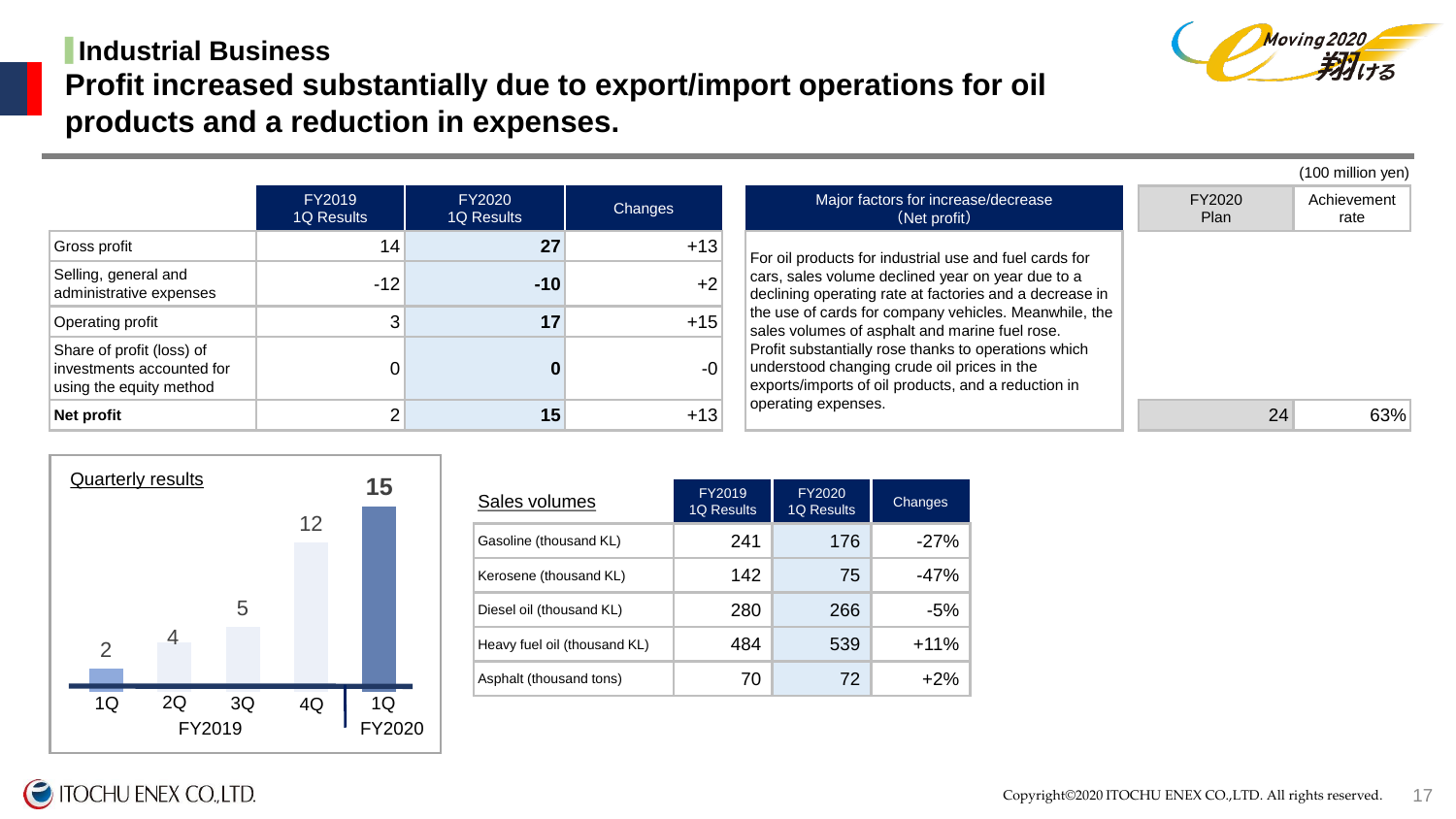## ▋**Power & Utility Profit increased due to a higher operating rate than the previous year in the power generation area.**

|                                                                                   |                      |                      |         |                                                                                                                                                                                                                                                                     |                | (100 million yen)   |
|-----------------------------------------------------------------------------------|----------------------|----------------------|---------|---------------------------------------------------------------------------------------------------------------------------------------------------------------------------------------------------------------------------------------------------------------------|----------------|---------------------|
|                                                                                   | FY2019<br>1Q Results | FY2020<br>1Q Results | Changes | Major factors for increase/decrease<br>(Net profit)                                                                                                                                                                                                                 | FY2020<br>Plan | Achievement<br>rate |
| Gross profit                                                                      | 26                   | 26                   | $-0$    | Electricity retail sales increased because the consumption                                                                                                                                                                                                          |                |                     |
| Selling, general and<br>administrative expenses                                   | $-12$                | $-12$                | $+0'$   | volume of power for household use rose due to demand<br>from those refraining from leaving home. Moreover, low-<br>voltage power sales volume increased due to a rise in the                                                                                        |                |                     |
| Operating profit                                                                  | 14                   | 15                   | $+1$    | number of low-voltage power contracts, mainly for household                                                                                                                                                                                                         |                |                     |
| Share of profit (loss) of<br>investments accounted for<br>using the equity method |                      |                      | $-0$    | use. However, sales volume fell year on year reflecting a big<br>fall in large high-voltage power contracts for corporate use.<br>Profit rose due to the completion of large, regular repair work<br>conducted in the last fiscal year in the power generation area |                |                     |
| Net profit                                                                        |                      | 11                   | $+2$    | and a rising operation rate in the current fiscal year.                                                                                                                                                                                                             | 35             | 32%                 |



**TOCHU ENEX CO., LTD.** 

| Profit (loss) of major<br>affiliates                    | FY2019<br><b>1Q Results</b> | FY2020<br><b>1Q Results</b> | <b>Changes</b>                        | Sales volumes                              | FY2019<br><b>1Q Results</b> | FY2020<br>1Q Results | Changes |  |  |  |  |
|---------------------------------------------------------|-----------------------------|-----------------------------|---------------------------------------|--------------------------------------------|-----------------------------|----------------------|---------|--|--|--|--|
| <b>ENEX Electric Power Group</b>                        | $\overline{0}$              | 5                           | $+4$                                  | <b>Electricity Retail (GWh)*</b>           | 577                         | 509                  | $-12%$  |  |  |  |  |
| <b>ENEX LIFE SERVICE</b>                                | $+0$<br>1                   |                             | Breakdown:<br>Sales of high voltages* | 486                                        | 384                         | $-21%$               |         |  |  |  |  |
| Tokyo Toshi Service<br>Company<br>(The Company's equity | $\overline{2}$              | 3                           | $+1$                                  | Sales of low voltages*                     | 92                          | 125                  | $+37%$  |  |  |  |  |
| 66.6%)                                                  |                             |                             |                                       | Steam (thousand tons)                      | 150                         | 125                  | $-16%$  |  |  |  |  |
| Oji-Itochu Enex power<br>retailing Co., Ltd.            | $\overline{2}$              | $\overline{2}$              | $+0$                                  | Heat quantity (TJ)                         | 256                         | 237                  | $-7%$   |  |  |  |  |
| (The Company's equity<br>60.0%)                         |                             |                             |                                       | (* Calculated based on preliminary values) |                             |                      |         |  |  |  |  |



Copyright©2020 ITOCHU ENEX CO.,LTD. All rights reserved. 18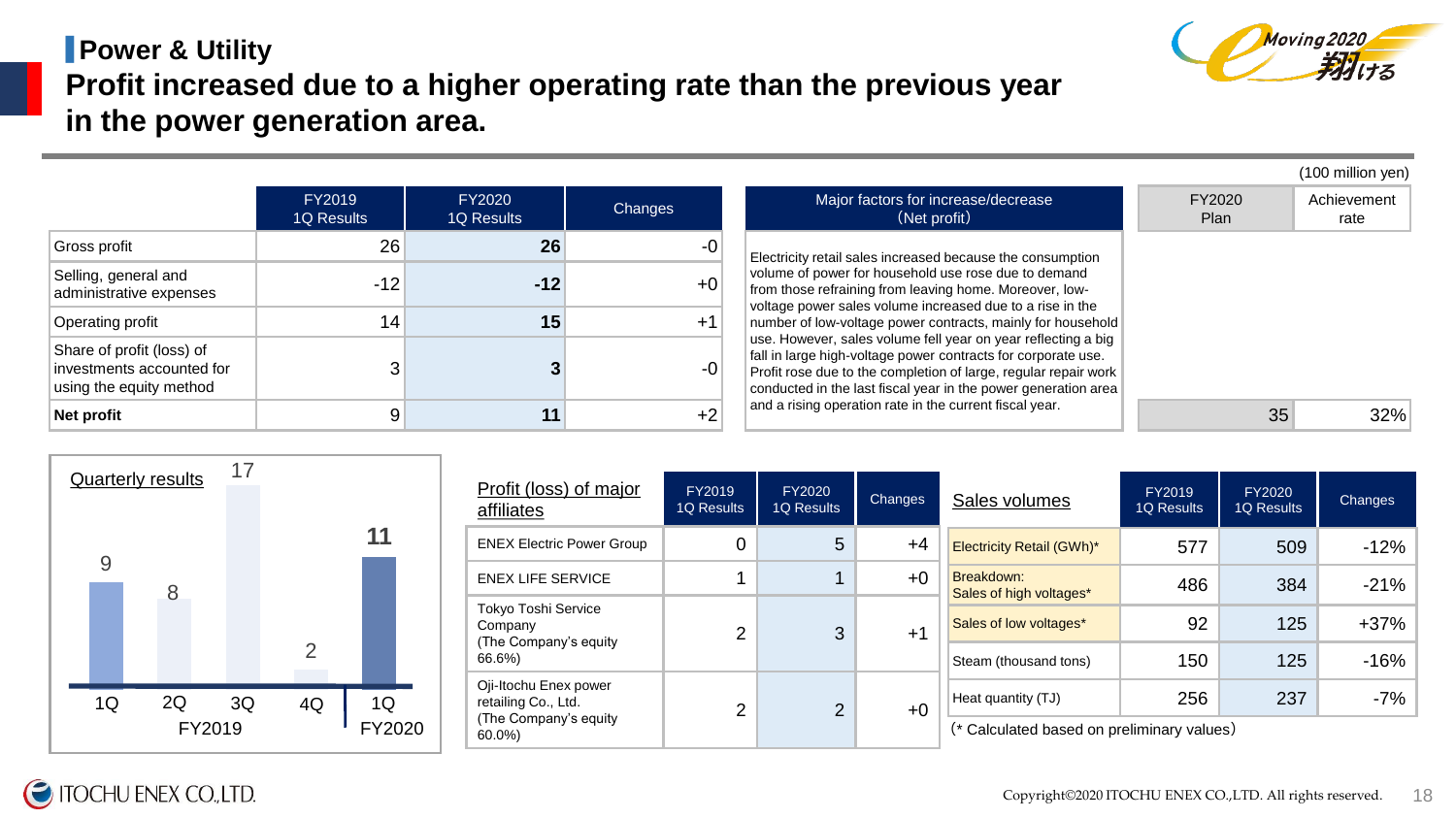



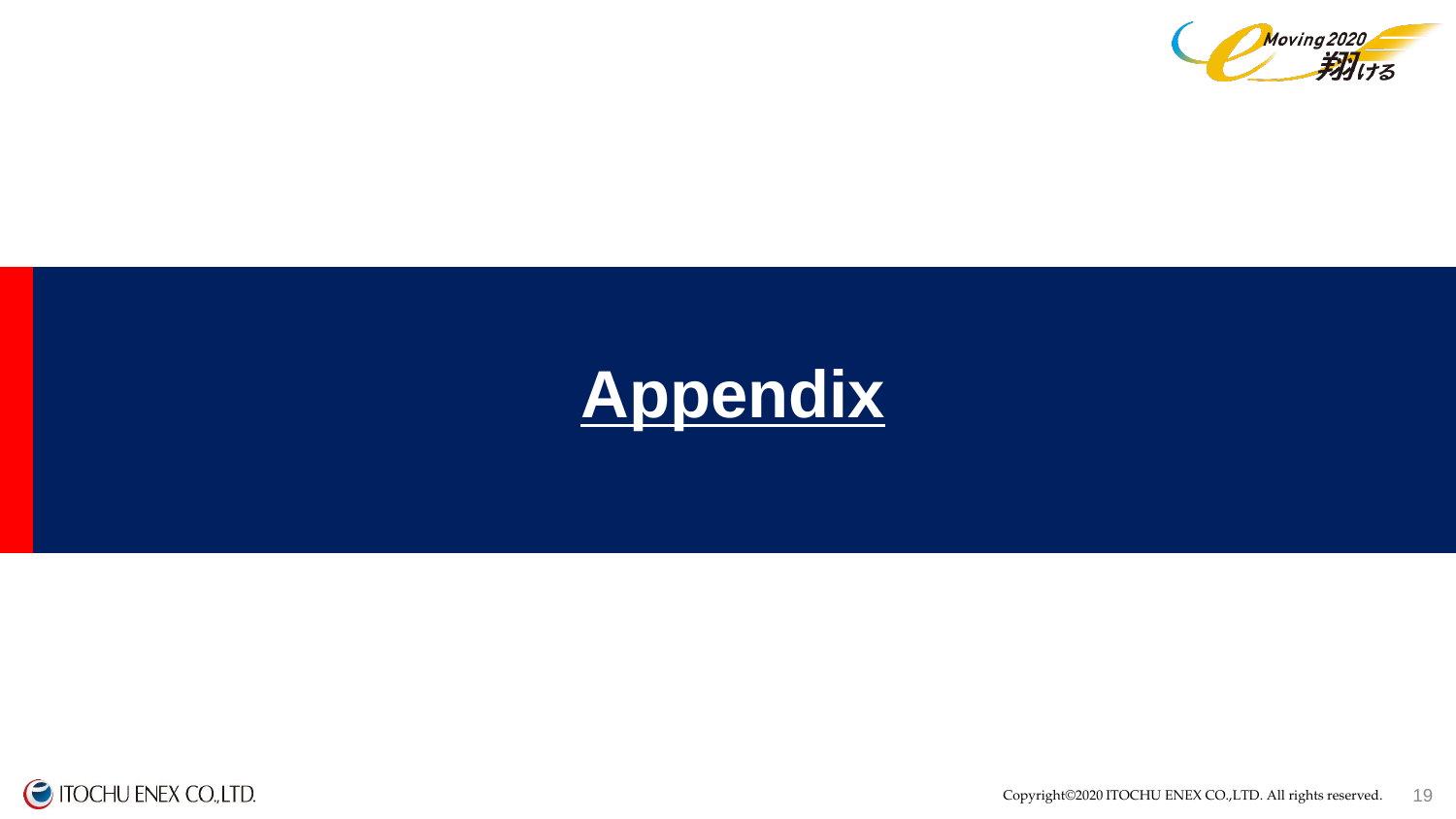

# **Appendix**

### **[Reference] Shipments of gasoline and diesel oil in Japan (national statistics)**



#### **Weekly shipment volume of diesel oil**



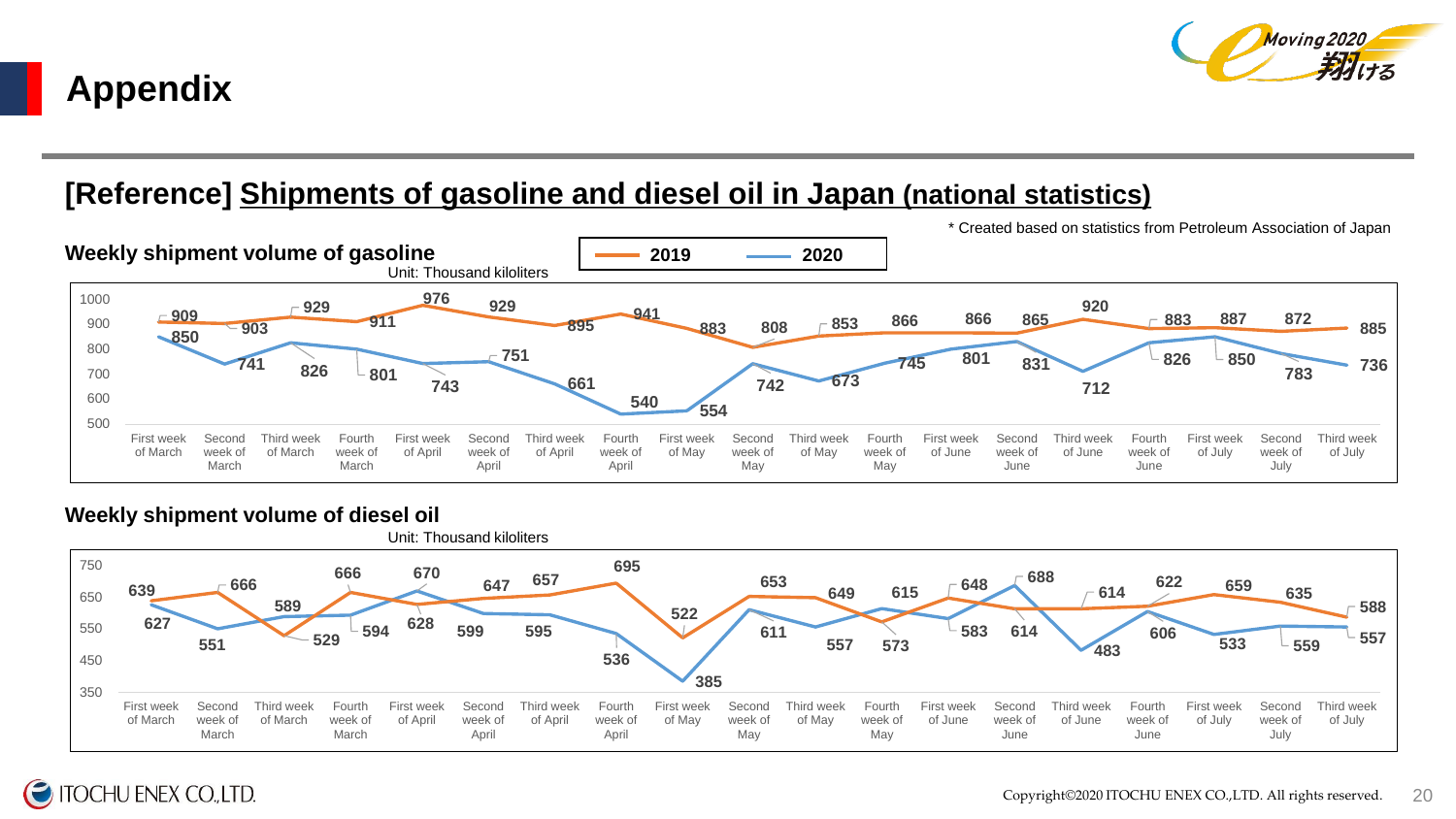

## **[Reference] Sales volume of LP gas and new cars (national statistics)**

#### **Monthly sales volume of LP gas (propane) (January to May)** Unit: Thousand tons

|                                   | <b>January</b> |      |                | <b>February</b> |      |         | <b>March</b> |      |         |      | <b>April</b> |         | <b>May</b> |      |         |  |
|-----------------------------------|----------------|------|----------------|-----------------|------|---------|--------------|------|---------|------|--------------|---------|------------|------|---------|--|
|                                   | 2019           | 2020 | <b>Changes</b> | 2019            | 2020 | Changes | 2019         | 2020 | Changes | 2019 | 2020         | Changes | 2019       | 2020 | Changes |  |
| For household<br>and business use | 827            | 780  | $-6%$          | 795             | 747  | $-6\%$  | 750          | 749  | $-1%$   | 675  | 646          | $-4%$   | 562        | 513  | $-9%$   |  |
| For cars                          |                | 5.   | $-8%$          | 5               |      | $-6%$   | b.           | 4    | $-10%$  | 4    | ົ<br>ັ       | $-30%$  |            |      | $-42%$  |  |

\* Created based on statistics from Japan LP Gas Association

#### **Monthly sales of new cars (standard-sized cars and compact cars) (January to May)** Unit: Thousand units

|      | <b>February</b><br>January |                | <b>March</b> |      |                | April |      |         |      | May <sup>'</sup> |         | June |      |         |      |      |         |
|------|----------------------------|----------------|--------------|------|----------------|-------|------|---------|------|------------------|---------|------|------|---------|------|------|---------|
| 2019 | 2020                       | <b>Changes</b> | 2019         | 2020 | <b>Changes</b> | 2019  | 2020 | Changes | 2019 | 2020             | Changes | 2019 | 2020 | Changes | 2019 | 2020 | Changes |
| 218  | 193                        | $-12%$         | 261          | 233  | $-11%$         | 357   | 322  | $-10%$  | 200  | 145              | $-28%$  | 213  | 124  | $-42%$  | 248  | 182  | $-27%$  |

\* Created based on statistics from Japan Automobile Dealers Association